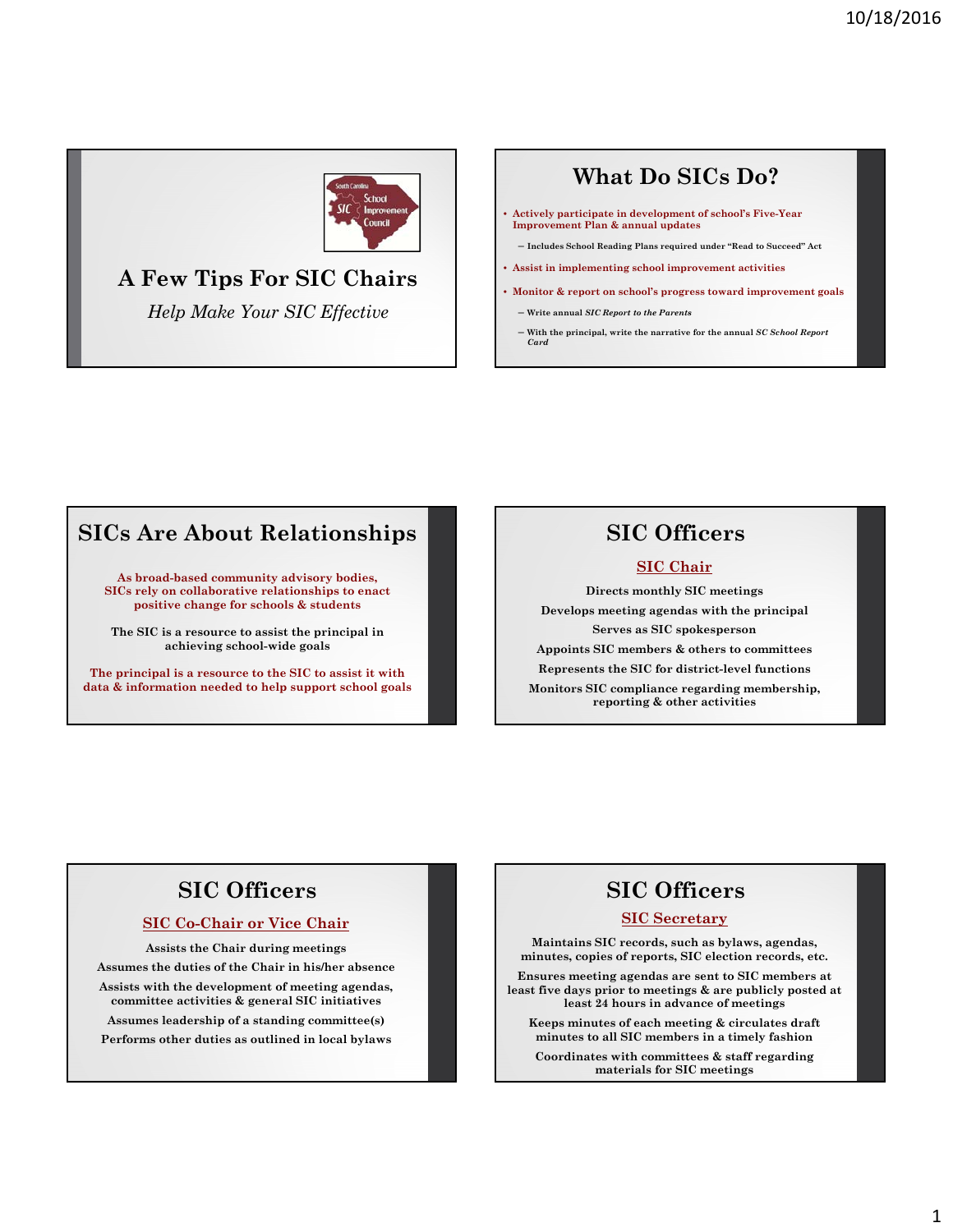## **SIC Membership**

**Statute sets a minimum for members:**

- **Two (2) parents Two (2) teachers**
- **Two (2) students (Grades 9-12)**
- **Half as many appointed community members**

**While there is no maximum set, SICs should be manageable in size & reflective of the population & diversity of their schools**

#### **Outline Your SIC Year**

- **SIC Calendar**
- **Highlights main SIC tasks & timeframes**
- **Tailor calendar to fit your SIC bylaws, goals, projects, etc.**
- **Be mindful of statutory deadlines**

*See SIC Handbook for Sample Overview of SIC Year*

### **Key SIC Dates**

**Early Fall – Schedule "SIC Basics" training**

**October 15 – Conclude local SIC elections**

**November 15 – Deadline for reporting local SIC membership for 2016-17 to "Member Network"**

**November 21 – Deadline for 2017 "Riley Award for SIC Excellence"**

**Winter – Schedule "SIC Leadership" training**

### **Key SIC Dates**

**Late March – Attend SC-SIC Annual Meeting**

**April 30 – Deadline for distributing 2016-17** *SIC Report to the Parents*

**June 1 – Deadline for uploading** *SIC Report to the Parents* **to the "Member Network"**

**Early Summer –** *SC School Report Card* **narrative submitted to the SC Department of Education**

### **SIC Elections**

**Annual election of SIC members by October 15 Parents, teachers & student (grades 9-12) elect peers; principal appoints community members Twice as many elected members as appointed**

**Balloting can be conducted in a variety of ways**

**SIC officers (Chair, Vice Chair, Secretary) must be elected by the SIC before November 15**

**Term limits set by statute & local SIC bylaws**

*See SIC Elections Toolkit for more information & examples*

**"If you had to identify – in one word – the reason why the human race has not achieved its full potential, that word would be 'meetings'."**



*Dave Barry, Author & Humorist*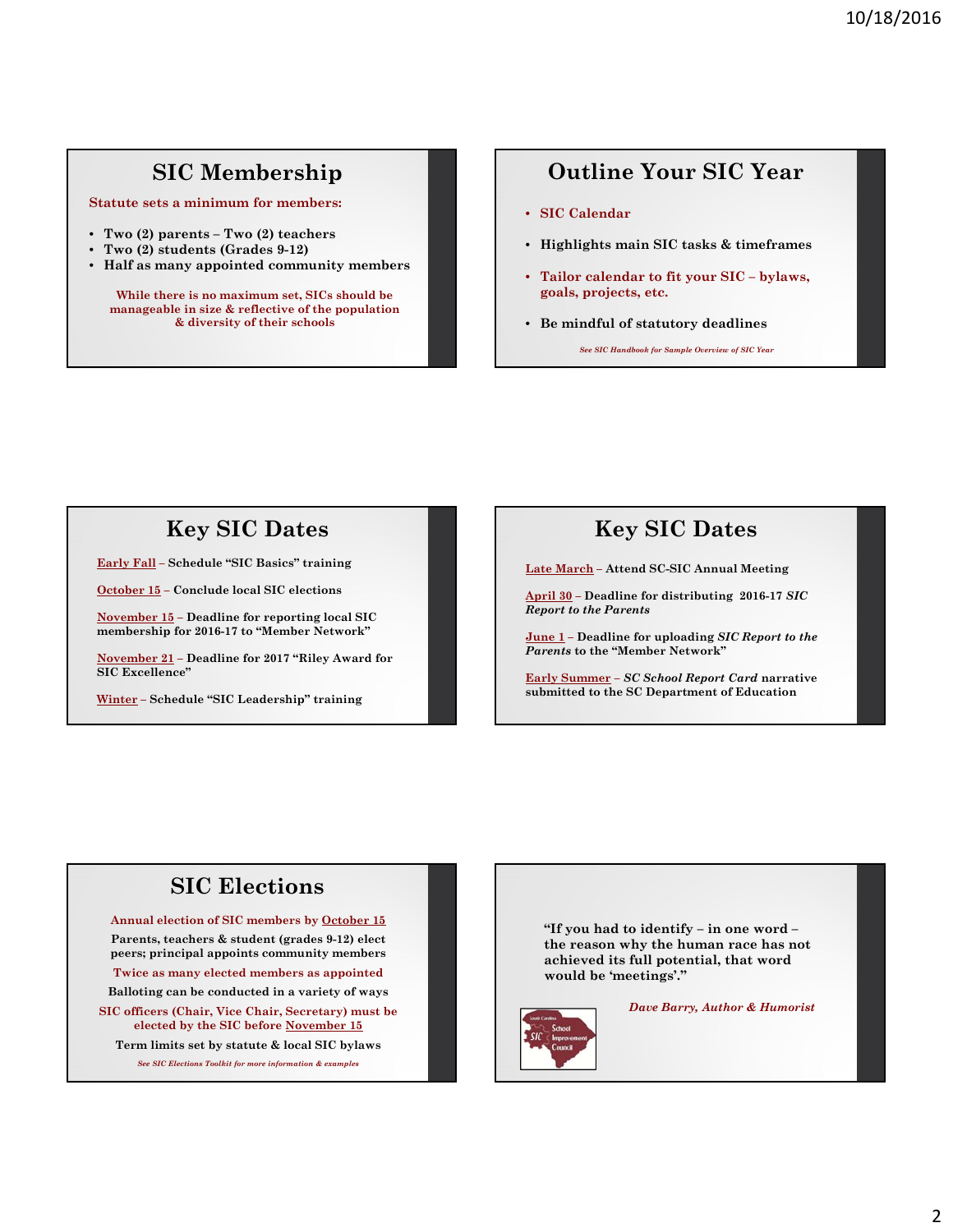## **Plan Your SIC Meetings**

- **Agenda & purpose**
- **Make sure you have a quorum**
- **Set time limits on the agenda & stick to items listed on the agenda**
- **Encourage all to participate**
- **Distribute draft & approved versions of minutes in a timely fashion**

### **Plan Your SIC Meetings**

- **Online resources**
	- **-- Sample SIC Agenda**
	- **-- Effective SIC Meeting Tips -- Sample SIC Minutes**
- **Note: SICs are statutorily constituted bodies – their business is the public's business & openness is the always best policy**
- **Consider a "Public Comment" period for your SIC Meetings**

*See SIC Effective Meetings Toolkit for more information & examples*

## **SIC Meeting Minutes**

- **Minutes should be a record of SIC action, not a transcript of the meeting**
- **Capture votes or any actions taken & brief descriptions of any discussion**
- **Record SIC members present & absent**
- **Circulate draft to all SIC members & vote on minutes at next SIC meeting**
- **Maintain copies of approved minutes**

## **Developing SIC Bylaws**

- **Bylaws are your SIC's rules of thumb**
- **Keep your bylaws handy & up-to-date**
- **Bylaws should cover the following:**

**Purpose – Membership – Election/Appointment Tenure – Officers/Duties – Meetings – Voting Training – Amendments**

*See SIC Bylaws Toolkit for more information & example*

#### **SICs & the Freedom of Information Act (FOIA)**

**SICs are considered "public bodies" as defined by South Carolina law (Title 30, Chapter 4)**

**Meetings are open**

**Post notices of Meeting Schedules & Agendas**

**Records are open: Bylaws, Minutes, Membership**

**Keep SIC records on file**

## **Setting SIC Goals**

#### **Learn about your school's needs & strengths**

**Five-Year Plan**

- **Academic performance & school climate data**
- **Additional input from stakeholders using surveys, small group discussions, or town hall meetings**

**Decide on area of focus - set one (1) to three (3) SIC goals for the year that are aligned with those of the school's Five-Year Plan**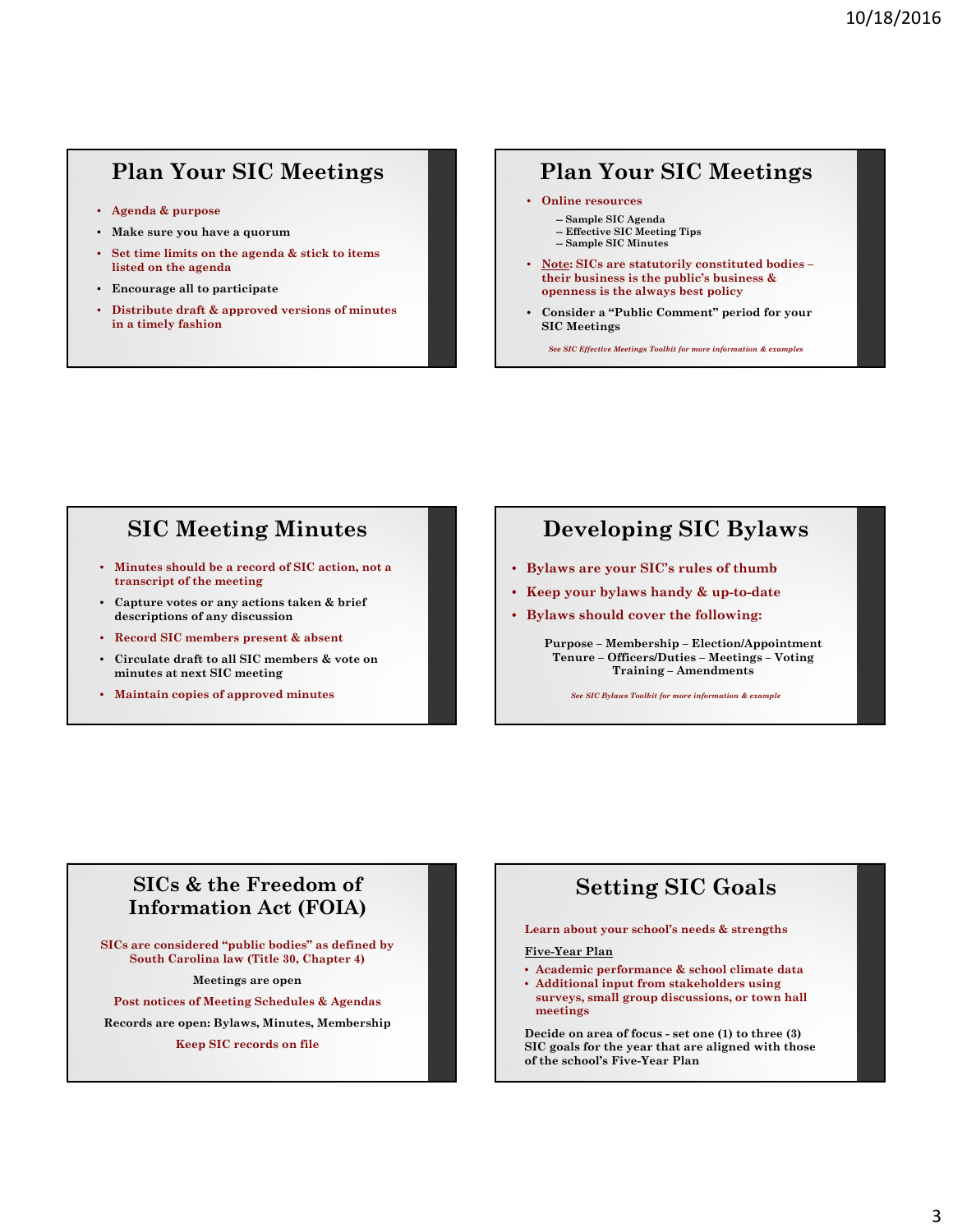## **Selecting SIC Activities**

**Select activities most likely to help achieve school & SIC goals for improvement**

**Consider modeling activities after successful activities used by schools similar to yours**

**See what resources are at your disposal. What do you need? What do you have? Who do you know?**

**Pick an activity that matches the culture and values of your school community**

**Make sure to not duplicate what others are already working on** *See SIC Activities Resource Library online for more information & examples*

**"It's amazing what you can accomplish if you don't care who gets the credit."**

#### *Harry S Truman, 33rd US President*



### **SIC Committees**

**Form committees around SIC areas of focus or goals**

**Committees do research, tend to details & prepare recommendations to submit to the full SIC**

**Committees report regularly to the full SIC**

**Committee members don't have to be SIC members**

**SICs can also form standing committees for ongoing work in areas such as member recruitment, publicity or advocacy**

## **Groundwork for Action**

#### **Build your relationships**

**Keep in touch with policy makers – more effective messages come from familiar faces**

**Attend school board, local government & legislative meetings**

**Committee members don't have to be SIC members Make your SIC available as a subject matter resource pertaining to your school & education**

**Advocate on issues with a unified SIC voice**

## **Know Your Resources**

**Who is your SIC District Contact?**

*http://sic.sc.gov*

*This Is Your SIC – A Handbook for Effectiveness*

**Are your SIC members receiving SC-SIC updates such as** *Council News* **&** *In the Loop***?**

**SC-SIC on social media – Facebook & Twitter**

**Reach out to the SC-SIC office**

**"Perseverance and spirit have done wonders in all ages."**

*George Washington, Commander in Chief*